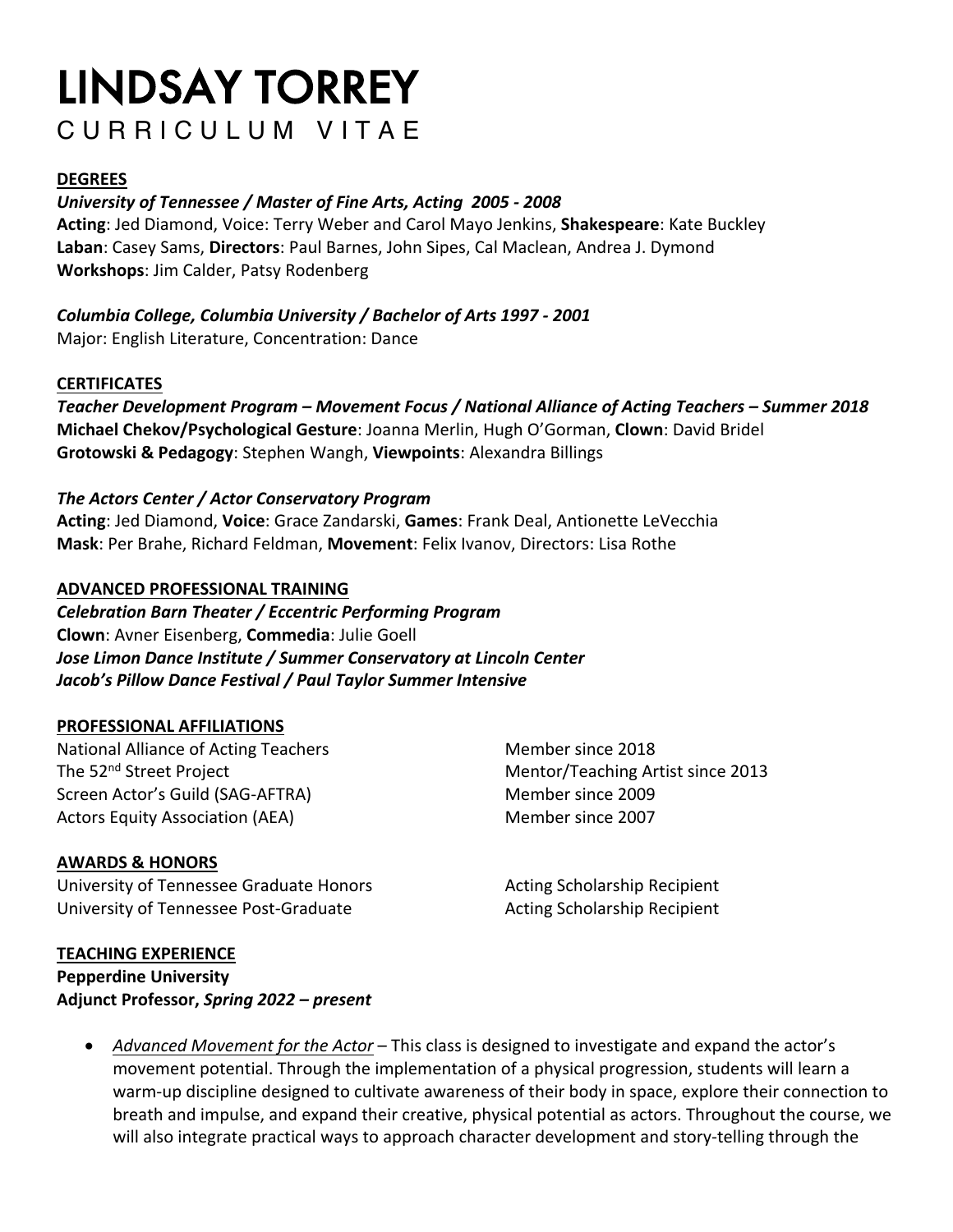investigation of the body. Various movement principles are introduced and woven throughout the curriculum, including Laban Movement analysis, Viewpoints, games, text exploration & more.

#### **AMDA College of the Performing Arts, Los Angeles Adjunct Faculty, Courses As Listed / Fall 2018 – present**

- *Artists Lab: Physical Theater Workshop* Developed and implemented virtual and in person curriculum for Physical Theater course for the AMDA Artist Lab. AMDA Artist Lab focuses on individual/ensemble development of new techniques and skill sets to provide students the tools needed to create their own work. This section focuses on approaching theater work via the body, along with a physical and energetic sense of play. Core tenants include building a daily physical practice in support of the actor's instrument, and creating devised theatre through investigation, self-discovery and the development of awareness through movement.
- *Acting Techniques -* Complementing the work in Acting 1 Scene Study, the student focuses on variety of acting techniques (Psychological Gesture, Laban Effort-Actions, Viewpoints, among others), exploring sensory work, verbal and physical scoring, camera technique, and group improvisation as methods of freeing the imagination and honing concentration. These techniques are utilized in a series of improvisational exercises, coached acting etudes and scenes developed from scripted material.
- *Acting III: Advanced Scene Study* An in-depth approach to scene study and exploring the creation of honest and compelling moments on stage. Students work to fully commit to a character's environment and physicality by analyzing and performing monologues from modern plays, duet scenes (from Shakespearean to modern) and group scenes in the American realistic genre.
- *Dance and Movement for the Actor II* Developed and implemented updated movement curriculum designed to help students deepen their physical awareness and explore and expand their individual movement vocabulary. Laban efforts and other physical dynamics are explored in conjunction with objective work and text.
- *Acting II: Contemporary Scene Study -* As students continue to apply acting techniques and expand performance skill sets, they begin to explore physically incorporating honesty, economy, specificity and spontaneity into performances from 20th-century American dramas. Students grow as performers and learn to take risks while maintaining simplicity and suitability in acting choices.
- *The Art of the Monologue* Students further develop the ability to effectively prepare and present contemporary and classical monologues in both comedic and dramatic style. Through the analysis of story structure and character intention, students develop one-minute monologues that can be used for auditions.

## **Loyola Marymount University**

#### **Adjunct Professor,** *Fall 2019 – Spring 2020*

• *Intermediate Scene Study* – A concentrated approach to Stanislavski-based scene analysis and presentation. Emphasis on further development and integration of acting skills in voice, movement, interpretation, script analysis, and character development for performance.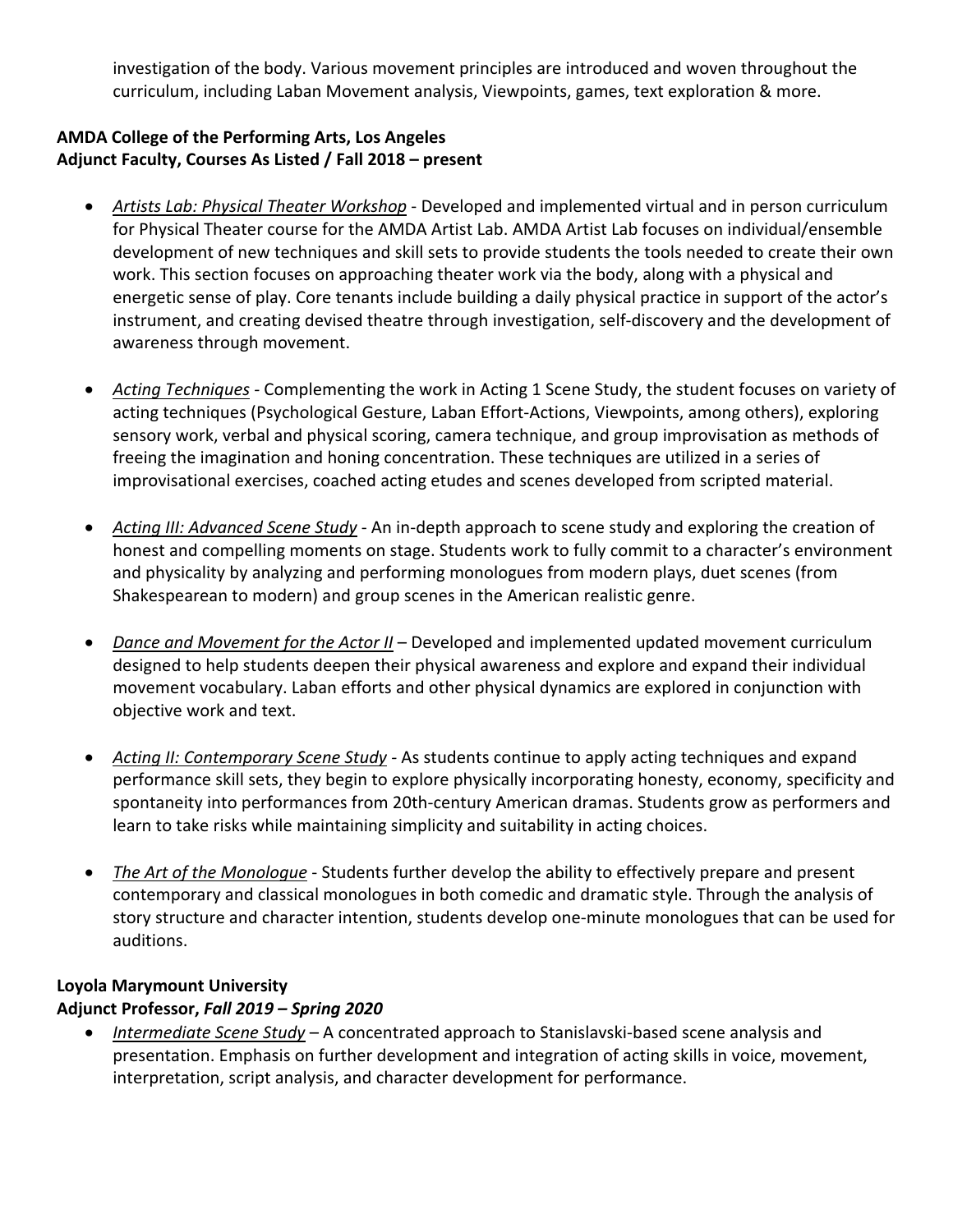• *Beginning Acting* – An introduction to the art of acting with a focus on freeing impulse, expanding physical and vocal expression, and developing the tools necessary to live truthfully in imagined circumstances. Emphasis on Stanislavski-based scene analysis. Focus on increasing self-awareness, awareness of others, and awareness of environment, while developing the physical, vocal and observational skills necessary to communicate story.

## **Selection Panel, AMDA Artist Lab / Fall 2019 – Spring 2020**

- *Review submissions and conduct interviews with students presenting work for consideration in the AMDA Artists' Lab – a laboratory providing opportunities to create, develop, enact and/or present work through unique creative processes.*
- *Work together with the committee to provide constructive feedback for all applicants, match selected students with faculty mentors for project development, and assign appropriate production opportunities for selected students under the Artist Lab umbrella.*

## **Monologue Prep Instructor, AMDA High School Summer Academy / Summer 2018 – 2019**

• *Assisted with monologue selection. Addressed appropriate audition conduct, while providing tools for students to take ownership of audition room. Focus placed on deepening understanding of event and story, activating language, and specifying images and objectives.*

## **University of New Haven – Adjunct Professor, Courses Listed / 2014 – 2017**

- *Classical Acting Styles -* An intensive practical course designed to develop acting skills for the stage, with a focus on Classical Greek text & Shakespeare. Exploring language and rhythm through games, improvisation, and text work, students will develop the essential tools needed to approach heightened text. The semester culminates in scene work.
- *Contemporary Acting Styles -* An intensive practical course designed to develop acting skills for the stage through games, improvisation, and scene study. This course builds on a foundation set in the Intro to Acting course. Students will deepen their individual creative spirit, and work from a truthful & organic place to build characters through methods drawn from Stanislavsky and others. The semester culminates in scene work.
- *Intro to Acting -* An intensive practical course designed to develop acting skills for the stage through games, improvisation, and scene study. This course introduces exercises that increase confidence in front of an audience, and also introduces techniques for building and performing dramatic characters through methods drawn from Stanislavsky. The semester culminates in scene work.

#### **Montclair State University – Adjunct Professor, Courses Listed / Fall 2016**

• *Voice for the Performer -* An intensive one semester voice & speech course for Theatre majors. Students will engage in a progression of physical and vocal exercises designed to free the natural speaking voice, connect intention to breath and sound, and expand vocal expressivity. This course will include the development of a personal vocal warm-up and focus on scripted material drawn from classic and contemporary plays.

#### **University of Iowa — Workshop Instructor / Spring 2010**

• This course begins with instruction in movement basics designed to build overall body awareness. Students will experiment with improvisation to experience different qualities of movement. Using techniques derived from a variety of movement disciplines, students will investigate their individual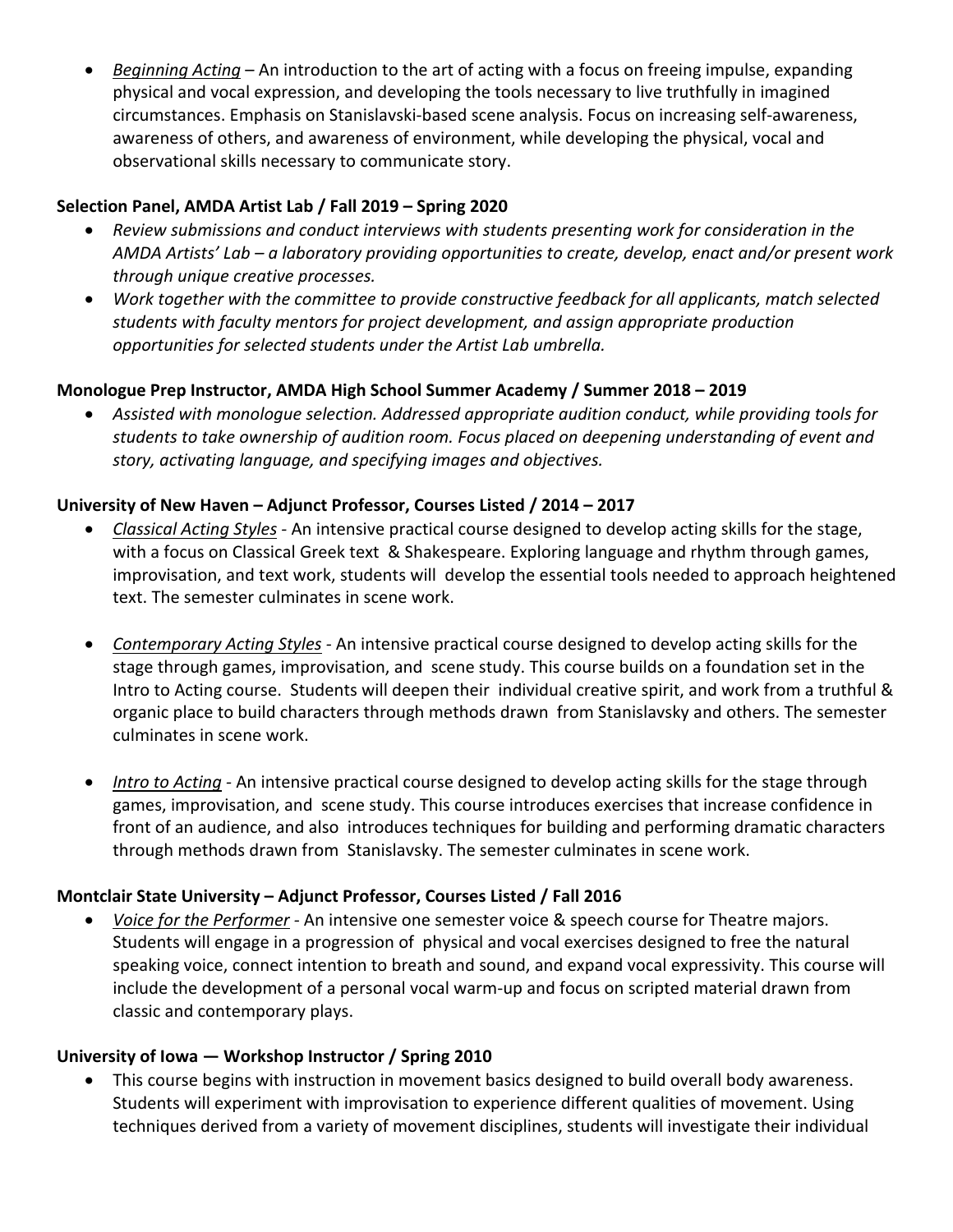physical potential as well as their sense of creativity and imagination in building character through movement. Students will learn to incorporate this physicality with text and scene-work.

#### **University of Tennessee – Graduate Assistant, Monologue Coach / 2005 – 2008**

- *Movement for Actors -* This course begins with instruction in movement basics designed to build overall body awareness. Students are led through improvisation exercises to experience different qualities of movement. Students are introduced to modern dance and are given the opportunity to explore their sense of creativity and imagination in building character through movement.
- *SETC Monologue Prep -* Coaching undergraduate theater students on classical and contemporary monologues in preparation for the South Eastern Theater Conference auditions. Focus placed on activating language, specifying objectives and deepening understanding of event and story.

#### **PROFESSIONAL COACHING EXPERIENCE**

• **Movement Coach, USC MFA Year 3 Acting Repertory Production / Spring 2022** *Movement Consultant for various characters, BLADE TO THE HEAT by Oliver Mayer, dir. Edgar Landa*

#### • **Private Coach for Business Professionals / 2009 – Present**

*I work with clients to find clarity, ease and confidence in their communication skills, with an emphasis on maximizing effective communication for the professional environment. This work can be tailored to focus on presentation skills for large group settings, and/or individuals looking to improve their communication skills in smaller groups, one-on-one meetings, and connecting to colleagues and clients through online "virtual" meetings. Other areas of focus may include: clarifying and focusing communication objectives, finding physical ease and confidence in connecting to your chosen audience, simple exercises and techniques to release tension and address habitual speech issues that inhibit communication (pacing, articulation, breath support, accent, etc.), simple & effective lighting and professional setups for virtual meetings, and more. Group and one-on-one virtual coaching sessions available.*

#### • **Acting & Audition Coaching for Acting Professionals / 2009 – Present**

*Privately coach professional actors, focusing on voice and physicality within monologues that will be used for varying professional and conservatory auditions. Works range from classical to contemporary and vary in style. Pulling from Laban Technique, gesture work, text work, etc. each session is catered to fit the specific needs of the actor and the material they are working to prepare.*

#### • **Monologue & Audition Coaching for Young Students / 2012 – Present**

*Lead students through physical & vocal warm-ups and transition into theater games designed to inspire creativity and build confidence. In preparation for the auditions outlined by major performing arts high schools, students are taught how to breakdown cold readings. Monologue prep with emphasis placed on dramatic understanding, diction and clarity of communication. Skills developed throughout the workshop will provide young performers of all levels with the opportunity to deepen their craft and develop their joy of performing.*

• **Polybe + Seats Theater – Company Member, Movement Coach /Choreographer / 2005 – 2016** *Collaborate closely with award-winning theater company to develop and specify a physical life for various performance pieces. Areas may include character development, historical etiquette, and*